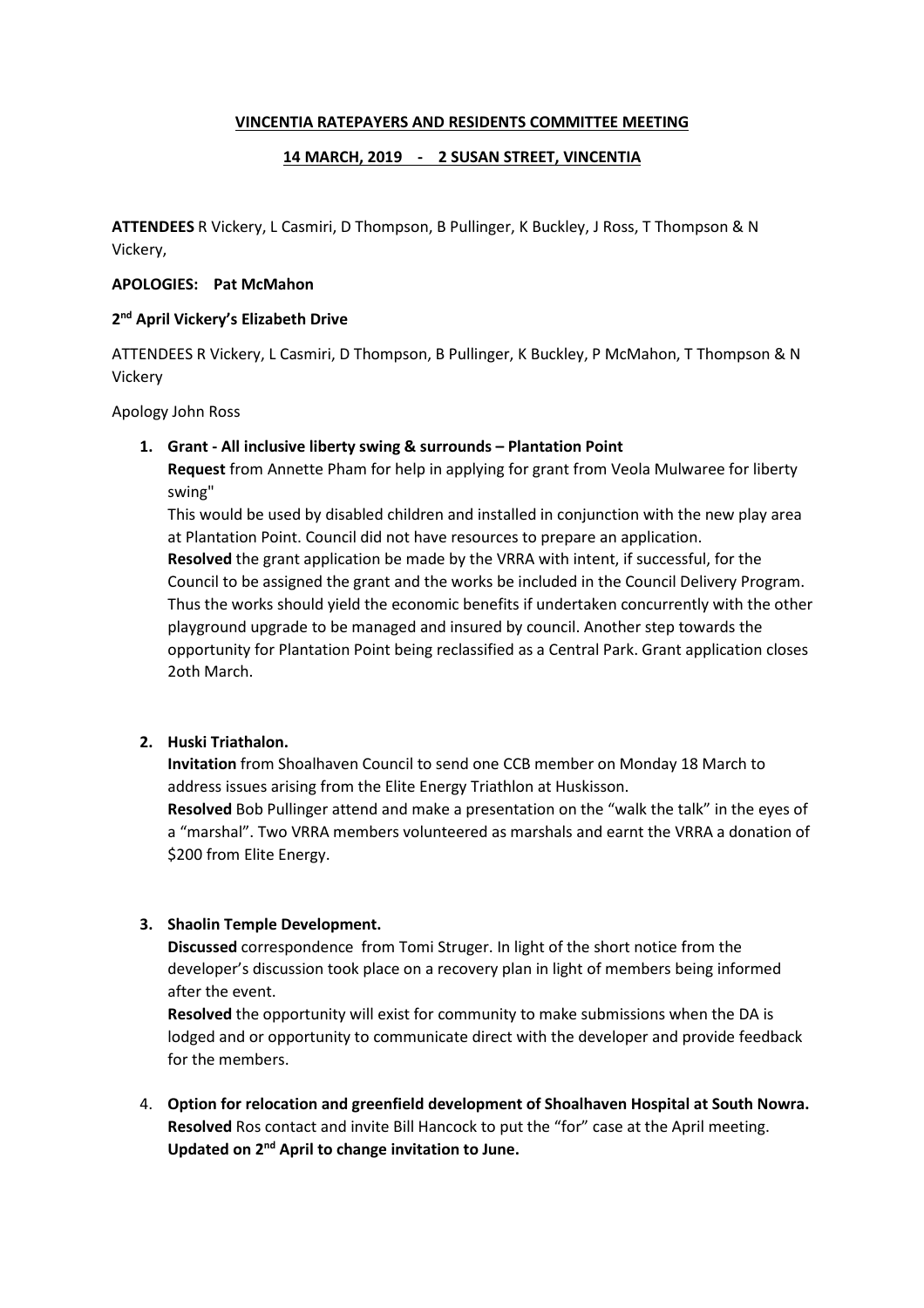## 5. Update on status of Mussel farming in Jervis Bay.

Discussed the request from Sam Gordon to keep community updated on Mussel farming in JB.

Resolved Ros to contact and invite Sam to April meeting. 2<sup>nd</sup> April - Decided to defer to June meeting.

6. Promoting Guest Speakers -

Resolved to place a one pager in the (1) "Burton St shopping centre " Community Noticeboard (2) Vincentia Market Place.

7. Response from Questions submitted by VRRA to the Premier at the Community Cabinet Meeting on 1 Nov 2018.

Tabled the response received in post on  $14<sup>th</sup>$  March at the meeting. Resolved the response received in the Australia Post mail be displayed on the Notice Board.

# 8. Meet and greet aspiring candidates for Gilmour

Discussed request from Warren Mundine's office to seek feedback on VRRA's needs. Resolved to issue invitations to address the April meeting. 2<sup>nd</sup> April - Ros is making contact and inviting all candidates who have currently declared

they will be contesting the Federal election and in due course any further candidates who come forward".

# 9. Bayswood Backyard

Discussed feedback on meeting re Strata Title / Dual Occupancy Resolved to include "Bayswood Backyard" as an agenda item each month and seek community representative to provide update at each meeting.

10. Sharing Activities

Discussed if there was a more appropriate way to share the activities which were listed in the hand over to new secretary in Feb 2017 and subsequent years. These include Website Maintenance, DPOP updates, Noticeboard, Newsletter, IT support Power Point Presentation Resolved Lou, Dawn and Bob meet to formalise sharing of activities amongst the committee.

# 11. Council Happenings

Discussed opportunity for member community involvement in

- a. Status on response from Council on timing for release of draft CCB Guidelines for review by CCB.
- b. Growth Management Strategy
- c. Community Strategic Planning

Resolved to seek updates on likelihood and timings from Council.

## 2<sup>nd</sup> April - Feedback received from Council since March 14<sup>th</sup> meeting :

a.Release of draft of CCB guidelines. - Madelaine North of community engagement team said release of revised draft CCB guidelines was still on hold until approved by Councillors.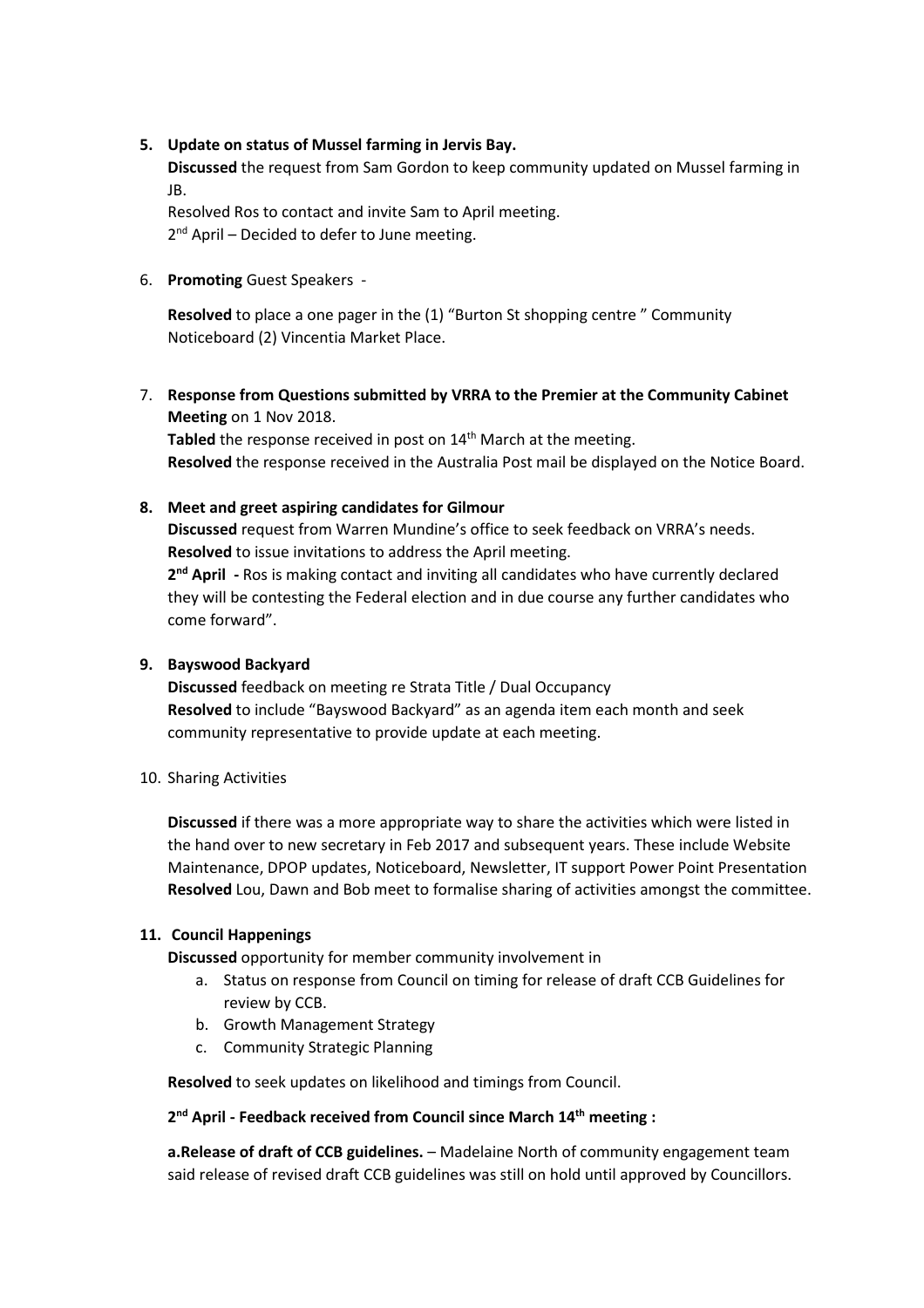## **b. Growth mgt strategy. Public Exhibition and Formal Community Consultation of Growth Management Strategy 2019-2041**

this is an upcoming stage for Shoalhaven Growth Management Strategy 2019-2041 May 2019

https://getinvolved.shoalhaven.nsw.gov.au/growthmanagement

c. Community Strategic Planning – Stephen Dunshea has advised

I'll come back to you later with specific details of the Integrated Planning/Budget process but it will be in May. We all agreed the new approach last year worked well so on the back of that we're looking at ways to make it even more interactive

- 12. Status on returns to be submitted by Public Officer Informed by Bob the returns had been lodged in full on time.
- 13. Treasurers update Update given by the Treasurer. 2<sup>nd</sup> April – Bob to attend to paperwork to add Lou as a cheque signatury.
- 14. Insurance Carried forward.
- 15. Matters arising from February Members Meeting Discussed.
- 16. Motions from February Meeting to be sent to Council To be submitted once committee signs off on the minutes. Resolved Bob meet with Lou.
- 17. Correspondence from Vincentia Chamber of Commerce
- 18. Correspondence from John Picot

Resolved to issue an invitation to address CCB meeting. To suggest a meeting after April which is already committed to guest speakers.

19. VACANT POSITIONS - One position as committee member and the position of Secretary. Nominations received from Lou Casmiri for secretary and Norm Vickery for the committee member.

Resolved to inform all members and Council.

20. Status of CCB equipment – Computer, Printer

Resolved committee consider scrapping of the printer and feedback sought from John Ross on appraisal of the lap top,